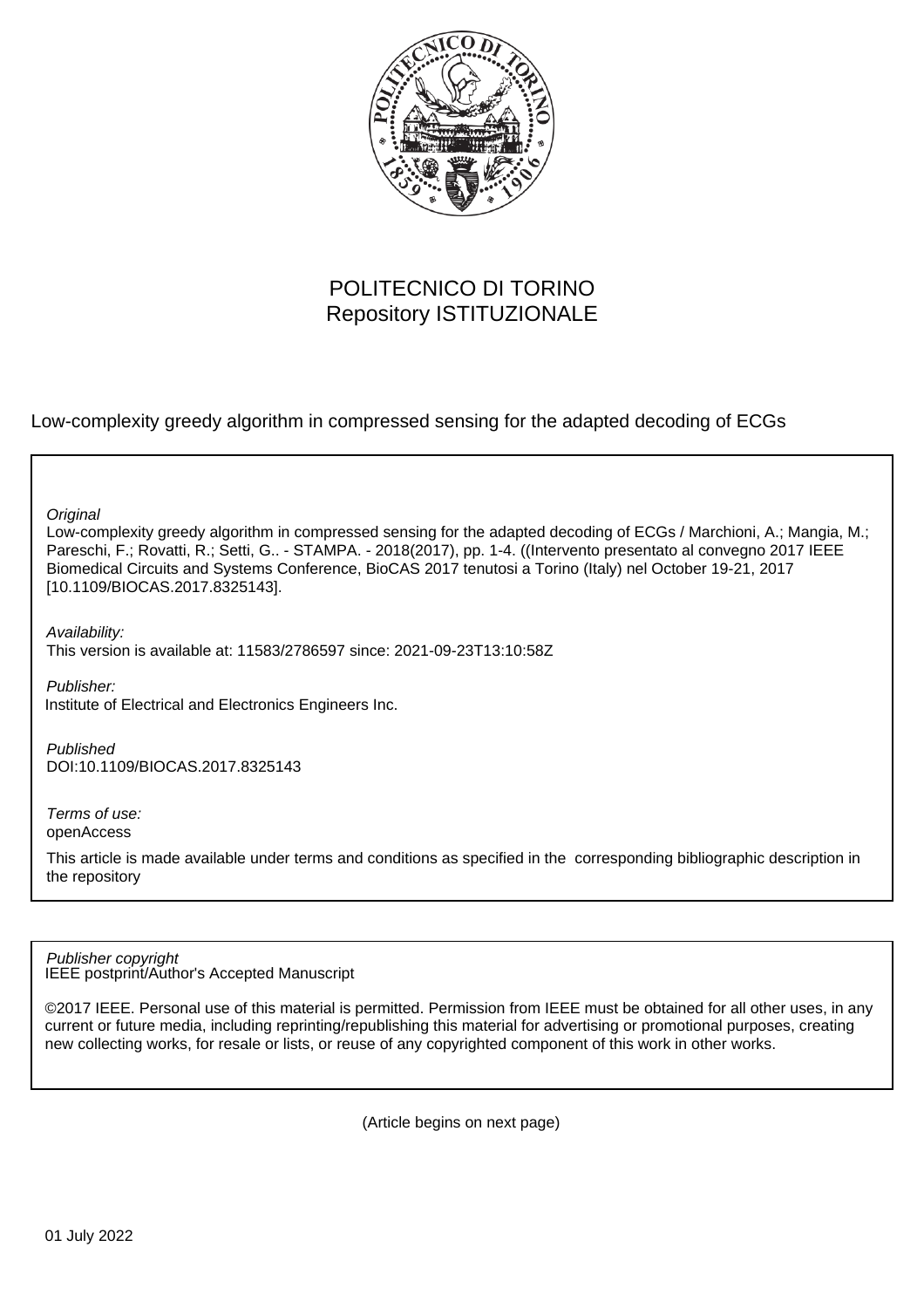# Low-complexity Greedy Algorithm in Compressed Sensing for the Adapted Decoding of ECGs

Alex Marchioni† , Mauro Mangia‡ , Fabio Pareschi∗‡, Riccardo Rovatti†‡ and Gianluca Setti∗‡

<sup>∗</sup>ENDIF, University of Ferrara, Italy - Email: {fabio.pareschi, gianluca.setti}@unife.it

†DEI, ‡ARCES, University of Bologna, Italy - Email: {alex.marchioni2, mauro.mangia2, riccardo.rovatti}@unibo.it

*Abstract*—The balanced weighted orthogonal matching pursuit (bWOMP) algorithm for recovering signals in compressed sensing (CS) based system is presented as a specialized recovering tool for Electrocardiograph (ECG) signals. Being based on the standard OMP approach, bWOMP is a lightweight reconstruction algorithm both in terms of complexity and memory footprint. Furthermore, the concept of weighting is introduced in the algorithm by exploring a prior knowledge on ECG signals. Experimental results show a performance increase of about 10 dB with respect to the standard OMP approach, and also an increase with respect to the decoding approaches considered as the state-of-the-art. In this case the gain could be as high as 4 dB with respect to the best of currently known decoding approaches.

#### I. INTRODUCTION

Compressed Sensing (CS) is a recently introduced paradigm [1] capable under some assumptions to perform a sub-Nyquist sampling, i.e., to acquire an input signal with a number of measurements smaller with respect to what expect according to its bandwidth. This interesting feature, paired with a simple sampling mechanism (projection of the input signal on a set of typically random sampling waveforms) has received increasing attention in particular in the area of biomedical signal processing. Properties of these signals, in fact, allow CS to exploit all its capabilities. A typical field of interest is given by Body Area Sensor Networks (BASNs) [2], [3] where many micro-power sensor nodes take advantage from the very simple CS-based sensing architecture. This is why, in the recent literature, efforts have concentrated on improving CS acquisition (f.i. exploiting *rakeness*  $[4]$ <sup>1</sup>) and it is already possible to find many biomedical signals acquisition systems based on CS [7], [8], [9], [10].

Such as sampling advantage has a cost: the complexity of the recovery stage, which typically relies on the solution of a convex optimization problem [11]. Even if this may not be critical (decoding in BASNs is executed on a central gateway where energy is not an issue), reducing the energy required for decoding is a trending topic and many reconstruction algorithms have been proposed which allow a large reduction in the computational cost. In particular, *greedy* algorithms [12],

<sup>1</sup>One exploits the statistical features of input signals to increase signal reconstruction quality by suitably design matched acquisition sequence. This is similar to what happens in (chaos-based) DS-CDMA communication, where chip waveforms, spreading sequence statistics and rake receivers taps are jointly selected to collect (rake) as much energy as possible at the received side [5][6].

[13] are worth mentioning, which are based on an iterative approach that generates an intermediate and approximate solution converging, with a speed varying with the algorithm, to the correct one after a number of steps.

Furthermore, some papers have recently proposed algorithms specialized over a specific class of biosignals (ECG f.i. as in [14], [15]). These approaches, exploiting some signal statistical properties, are able to boost reconstruction quality.

The aim of this paper is to propose a new specialized reconstruction algorithm, namely bWOMP, based on the standard Orthogonal Matching Pursuit (OMP) method developed in [12], that is one of the fastest and simplest reconstruction algorithm known [16], and modified to include specialization for ECG signals. In detail, we exploit prior information on the ECG signal statistic characterization as in the the Weighted  $\ell_1$ Minimization (WLM) method proposed in [15].The outcome is an algorithm that is still as fast and simple as the original OMP approach, but capable of increasing reconstruction quality with respect to OMP (in average, of  $10 \text{ dB}$ ) and also when compared to WLM (in some cases up to 4 dB).

The paper is organized as follows. Section II introduces the basic concepts of CS. In Section III we summarize the OMP and the WLM decoding approach, and describe the proposed bWOMP algorithm. In Section IV we show performance results for ECG signal decoding. Finally, we draw the conclusion.

#### II. CS FUNDAMENTALS

Let  $x \in \mathbb{R}^n$  be an instance of a discrete-time signal, defined by its n Nyquist-rate samples. CS can be used to sample  $x$ under the following assumptions. First, let x be  $\kappa$ -sparse, i.e., a proper orthonormal *n*-dimensional *sparsity basis*  $S \in \mathbb{R}^{n \times n}$ exists, in which any instance  $x = S\xi$ , where  $\xi \in \mathbb{R}^n$  has no more than  $\kappa \ll n$  non-zero components. We refer to the  $\kappa$  non-zero components of  $\xi$  as the signal support. Then, let  $A \in \mathbb{R}^{m \times n}$  be a *sensing matrix* such that A posses properties required by CS theory [11] and  $B = AS$ .

With this, it is possible to get a representation of  $x$  by means of  $m < n$  measurements only, by means of the linear projection of  $x$  over a sensing matrix

$$
y = Ax + \nu = B\xi + \nu \tag{1}
$$

where  $y \in \mathbb{R}^m$  is a vector collecting the m measurements, and  $\nu$  is an additive disturbance term used to model non-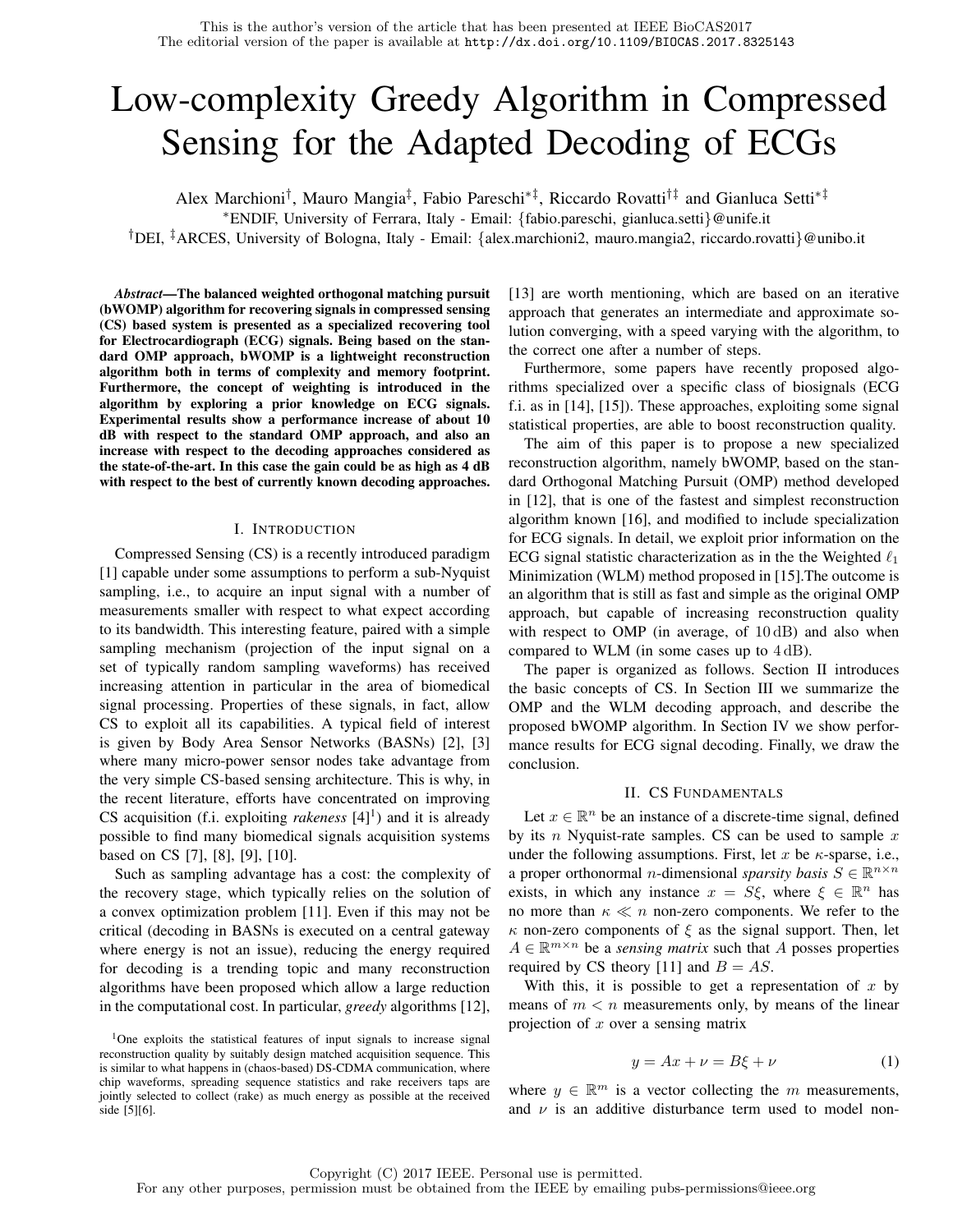#### Algorithm 1 Pseudocode for OMP.

| <b>Require:</b> $y \in \mathbb{R}^m$ vector of measurements                                |
|--------------------------------------------------------------------------------------------|
| <b>Require:</b> $B = AS \in \mathbb{R}^{m \times n}$ sensing operator in the sparse domain |
| $\xi_0 \leftarrow$ empty vector {initial guess}                                            |
| $r_0 \leftarrow y$ {error in reproducing measurements from initial guess}                  |
| $\Phi_0 \leftarrow$ empty matrix                                                           |
| $i \leftarrow 1$                                                                           |
| repeat                                                                                     |
| $j = \arg \max  \langle r_{i-1}, b_k \rangle $ {look for the most correlated row of B}     |
| $\Phi_i \leftarrow [\Phi_{i-1} b_j]$                                                       |
| $\hat{\xi}_i = \arg \min_{\xi_i \in \mathbb{R}^i}   y - B\xi_i  _2$                        |
|                                                                                            |
| $r_i \leftarrow y - B\hat{\xi}_i$ {new error in reproducing measurements}                  |
| $i \leftarrow i + 1$                                                                       |
| until convergence                                                                          |
| $\xi$ is the sparse vector whose non-null elements are given by $\xi_i$                    |
|                                                                                            |

idealities such as the quantization error or the signal noise. The decoding stage takes the  $m$  measurements and reconstruct the input signal as  $\hat{x} = S\hat{\xi}$ , where  $\hat{\xi}$  is the solution of the optimization problem

$$
\hat{\xi} = \arg\min_{\xi} \|\xi\|_1 \quad \text{s.t. } \|B\xi - y\|_2 < \varepsilon \tag{2}
$$

where  $\|\cdot\|_1$  and  $\|\cdot\|_2$  are the standard  $\ell_1$  and  $\ell_2$  norms, and  $\varepsilon$  bounds the effects of  $\nu$ . Such an approach is called basis pursuit with denoising (BPDN). In other words,  $\xi$  is found by looking at vectors  $\xi$  that solve (1) with a proper tolerance. Being an ill-posed problem, multiple solutions exists; CS states that the correct one is the sparsest [11]. Sparsity is generally promoted by the  $\ell_1$  norm instead of the typically computationally intractable count of non-zero components given by  $\ell_0$  norm.

The interest in CS is mainly due to the fact that, in order to ensure the required properties of A, it is enough to randomly draw its elements as independent and identically distributed random variables. In this case, correct reconstruction is guaranteed if  $m \geq \mathcal{O}(\kappa \log(n/\kappa))$  [1].

### III. SIGNAL RECOVERY TECHNIQUES

#### *A. OMP and the Greedy Recovery Approach*

Solving (2) is a computationally complex task. To allow simpler signal reconstruction, many algorithms have been proposed relying on greedy approaches that iteratively promote sparsity by observing intermediate and approximate solutions. Despite being less rigorous than any straightforward approach, they ensure a lower complexity and hence lower computational costs, with an asymptotic solution that, given some assumptions, is a very good approximation of the real one.

In this paper we consider *Orthogonal Matching Pursuit* (OMP) introduced in [12]. This is one of the most common iterative approaches, due to its low cost both in terms of complexity (i.e., energy) and memory footprint [16].

The working principle can be summarized as follows. Let us indicate with  $b_i$  the j-th column of  $B = AS$ , and with  $\hat{\xi}_i \in \mathbb{R}^i$  and  $r_i = y - B\hat{\xi}_i \in \mathbb{R}^n$  the approximate intermediate solution at the  $i$ -th step and the residual error between actual measurements and that generated by  $\hat{\xi}_i$ , respectively. Let also

Algorithm 2 Pseudocode for bWOMP, where the differences with respect to OMP have been highlighted.

| <b>Require:</b> $y \in \mathbb{R}^m$ vector of measurements                                                  |
|--------------------------------------------------------------------------------------------------------------|
| <b>Require:</b> $B = AS \in \mathbb{R}^{m \times n}$ sensing operator in the sparse domain                   |
| $\xi_0 \leftarrow$ empty vector {initial guess}                                                              |
| $r_0 \leftarrow y$                                                                                           |
| $\Phi_0 \leftarrow$ empty matrix                                                                             |
| $i \leftarrow 1$                                                                                             |
| repeat                                                                                                       |
| $j = \arg \max_{k}  (1 - \gamma)\langle r_{i-1}, b_k \rangle + \gamma \langle r_{i-1}, w_{k,k} b_k \rangle $ |
| $\overline{\Phi_i \leftarrow [\Phi_{i-1} b_j]}$                                                              |
| $\hat{\xi}_i = \arg \min   y - B\xi_i  _2$<br>$\varepsilon_i \in \mathbb{R}^i$                               |
| $r_i \leftarrow y - B\hat{\xi}_i$ {new error in reproducing measurements}                                    |
| $i \leftarrow i + 1$                                                                                         |
| until convergence                                                                                            |
| $\hat{\xi}$ is the sparse vector whose non-null elements are given by $\xi_i$                                |

be  $\Phi_i \in \mathbb{R}^{n \times i}$  a matrix for temporary data. By pursuing  $r_i \rightarrow$ 0, we get the desired solution.

In detail, starting with  $\Phi_0$  an empty matrix,  $\tilde{\xi}_0$  an empty vector and  $r_0 = y$ , in each iteration OMP looks for the column of B that is the most strongly correlated with  $r_{i-1}$ . Indicating with  $j$  the index of this column,  $b_j$  is simply found by looking for the largest (in module) scalar product  $\langle r_{i-1}, b_k \rangle$ ,  $k = 1...n$ , or equivalently by looking for the element with largest value (in module) of the vector  $B<sup>T</sup>r<sub>i-1</sub>$ . Then,  $b<sub>j</sub>$  is added as the *i*-th column of the auxiliary matrix  $\Phi_i$ , and  $\hat{\xi}_i$ is computed as the vector that minimizes  $r_i$  as solution of a least squares problem. When convergence is achieved,  $\hat{\xi} \in \mathbb{R}^n$ is simply obtained as the sparse vector whose non-null entries are the elements of  $\hat{\xi}_i$  taken in the correct order.

The pseudocode for OMP can be found in Algorithm 1, while a more detailed description in [12].

Interesting, from a computational point of view the OMP code could be simplified observing that  $r_i$  is always orthogonal to  $\Phi_i$ . As a consequence, the least squares minimization problem in each step can be solved with marginal computational cost by using a modified Gram-Schmidt algorithm exploiting a companion system regulated by the orthonormalized matrix  $\hat{\Phi}_i$  that has to be constructed step by step along with the  $\Phi_i$ .

#### *B. WLM and the Adapted Recovery Approach*

Many different reconstruction algorithms specialized over a proper class of signals have been proposed so far in the literature with the aim of increasing reconstruction quality using some priors on the signal.

In this paper we focus on the Weighted  $\ell_1$  Minimization (WLM), that is a decoding algorithm specialized for ECGs proposed in [15] and based on prior information on ECG statistic characterization. In more detail, in the WLM approach the optimization problem (2) is replaced by

$$
\hat{\xi} = \arg\min_{\xi} \frac{1}{2} \|B\xi - y\|_2^2 + \lambda \|W\xi\|_1
$$
 (3)

where  $\lambda$  is a normalization value (set to  $\lambda = 0.1$  according to authors' suggestion) and W is an  $n \times n$  diagonal matrix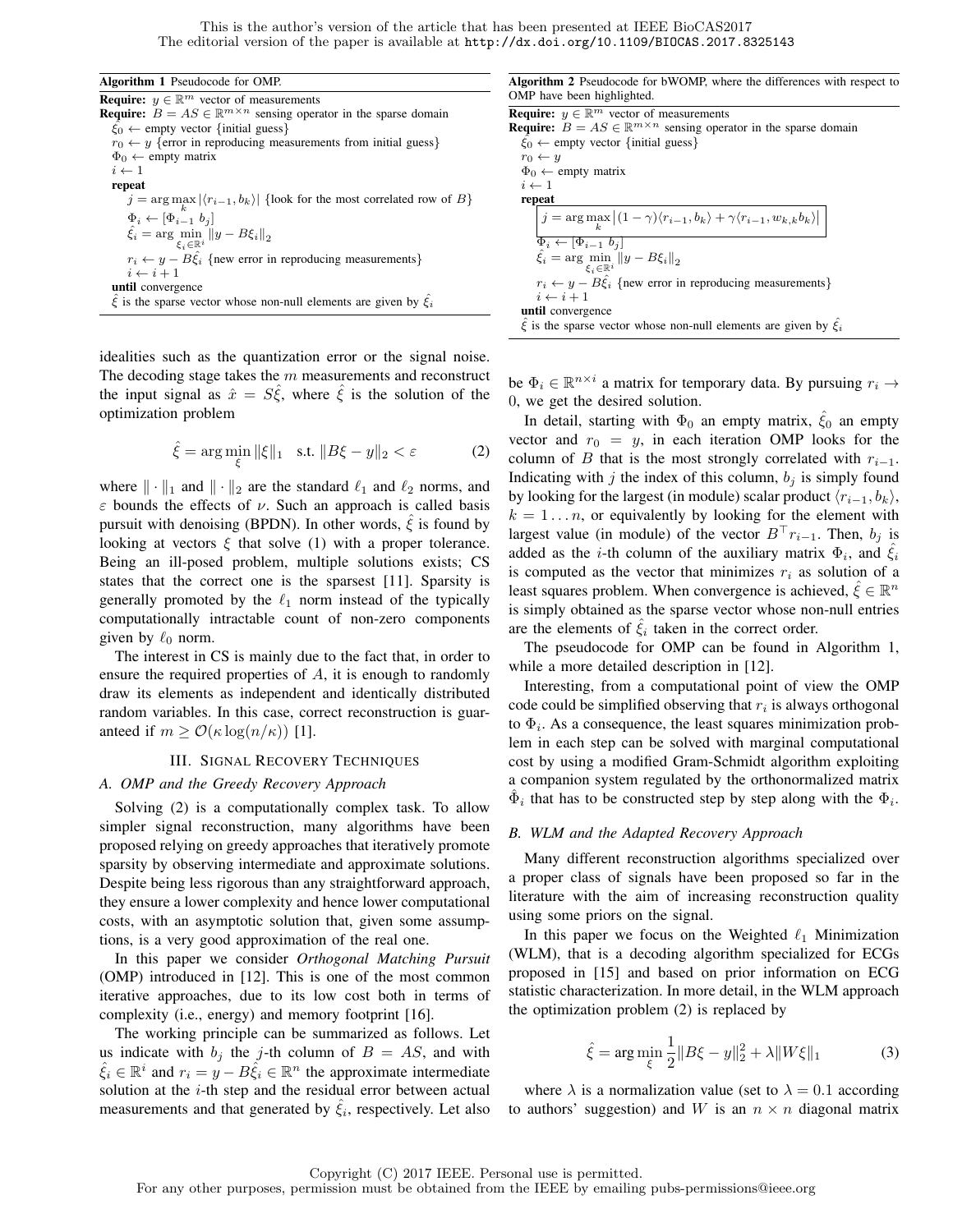

Fig. 1. bWOMP reconstruction performance in terms of ARSNR as a function 1 of m, for a few values of  $\gamma$ .



Fig. 2. bWOMP reconstruction performance in terms of ARSNR as a function of  $\gamma$ , for a few values of m.

whose entries are related to the probability of each column of  $S$  to be included in the support of an ECG signal [15].

The intuition is to minimize both quantities  $||B\xi - y||_2^2$ (that is constrained in (2) by  $\varepsilon$ ), and  $||W \xi||_1$ , that is the  $\ell_1$ norm of  $\xi$  weighted by W. The parameter  $\lambda$  set the trade-off between the two quantities to be minimized. As shown in [15], the approach is capable of outperforming many other known decoding approaches.

#### *C. The Proposed bWOMP Approach*

We propose in this section the balanced weighted OMP approach. The basic idea is the same as in WLM: give to components of S that are more frequently observed in signal representation a better chance to be present in the reconstructed signal, but using an iterative reconstruction algorithm as simple as OMP.

This is obtained with a very small and computationally negligible modification of the original OMP algorithm. In detail, instead of looking for the column of  $B$  that is the most strongly correlated with  $r_{i-1}$ , we introduce the weighting concept by means of a diagonal matrix W as in WLM, and compute the column of  $B$  to be added as

$$
j = \arg\max_{k} |(1 - \gamma)\langle r_{i-1}, b_k \rangle + \gamma \langle r_{i-1}, w_{k,k} b_k \rangle|
$$

where  $w_{k,k}$  is the  $(k, k)$ -th elements of W, or more practically by looking at the largest elements (in module) of the vector

$$
(1 - \gamma)B^{\top}r_{i-1} + \gamma WB^{\top}r_{i-1}
$$

where in both cases  $\gamma$  is a parameter regulating the importance of the W matrix in the choice. Note that  $\gamma = 0$  is the standard OMP approach.

#### IV. RESULTS

In this section, by means of results of Montecarlo simulations, we analyze performance of the proposed bWOMP approach and compare it with that of other state-of-the-art CS reconstruction algorithms.

In all cases the simulation setting is the following. The input signal is a synthetic ECG generated as in [17], with an average heart-rate of 60 bpm, sampled at 360 Hz. The signal is then quantized using 11 bits in order to better emulate a realistic system.

The quantized ECG signal is then encoded by a CS system using  $n = 512$  and different values of m. A is a random antipodal matrix where  $+1$  and  $-1$  occur with the same probability. Finally, signal has been reconstructed using the algorithms under test. The sparsity basis considered in reconstruction is the Symlet-6 wavelet basis, allowing us to use the weight matrix W computed as in [15].

As the main figure of merit to express reconstruction quality, we use Average Reconstruction SNR (ARSNR), defined as the average observed value of the reconstruction SNR

$$
\text{RSNR} = 20 \log_{10} \left( \frac{\|x\|_2}{\|x - \hat{x}\|_2} \right)
$$

over all the different simulated instance. Provided values of ARSNR has been computed by averaging over 500 different combinations of x and A.

Figure 1 shows the ARSNR achieved by bWOMP as a function of m for different values of  $\gamma$ . The case  $\gamma = 0$  (OMP) decoding) has been included. bWOMP shows an outstanding advantage with respect to OMP, with performance better than  $10$  dB and more for all values of  $m$  for which ARSNR has not reached the saturation level imposed by the input signal quantization noise. Interestingly,  $\gamma = 0.125$  ensures better performance with respect to any other value.

The optimum  $\gamma$  value is confirmed by Figure 2, showing the ARSNR achieved by bWOMP as a function of  $\gamma$  for different values of  $m$ . All the plots in the figure present a nonmonotonic behavior, with a maximum achieved for  $\gamma \approx 0.125$ .

An example of the ECG signal reconstructed by bWOMP with  $\gamma = 0.125$  and  $m = 140$  is depicted in Figure 3, with  $RSNR = 42.4 dB$ .

Finally, we propose in Figure 4 the performance comparison between bWOMP and the decoding approaches currently